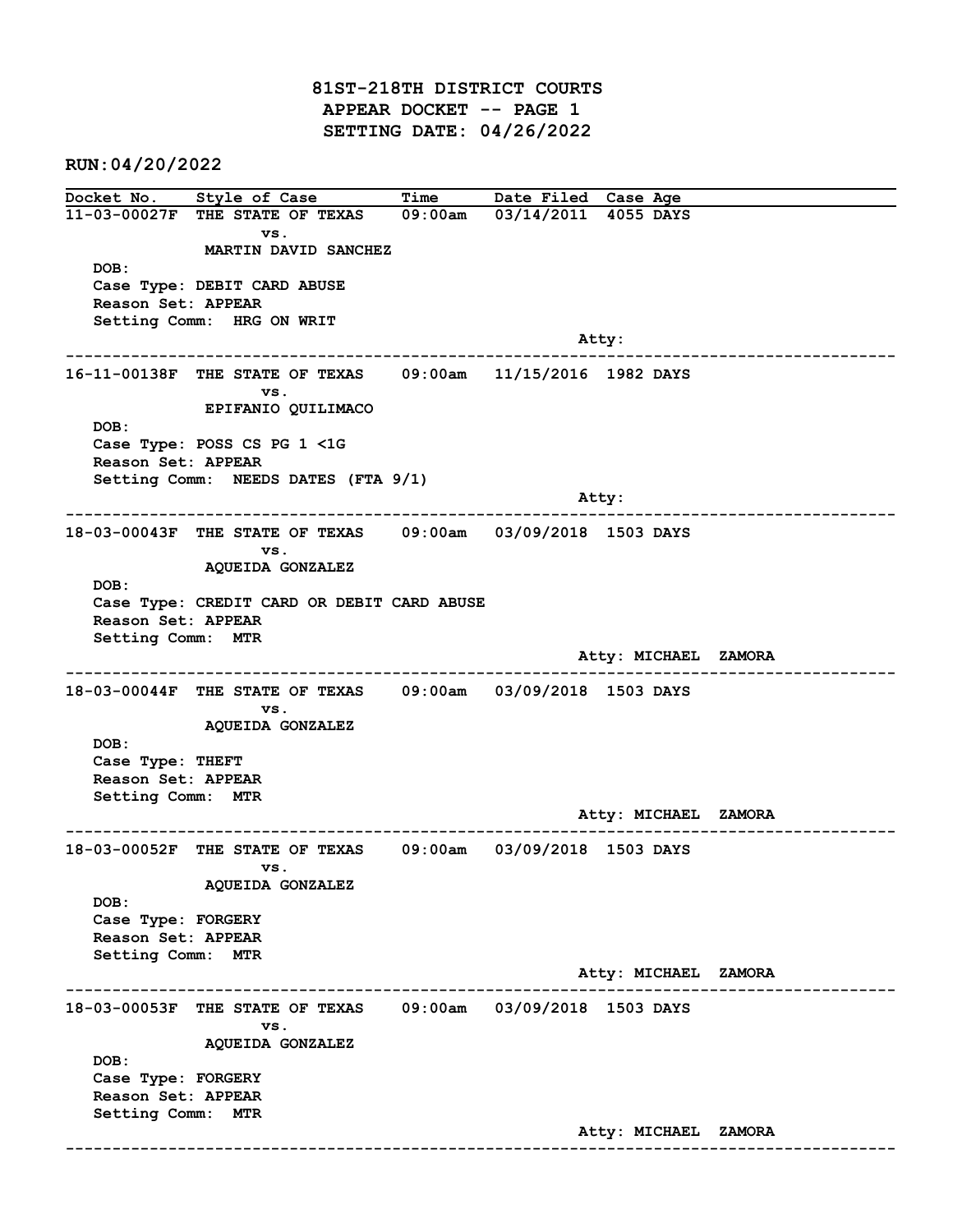81ST-218TH DISTRICT COURTS APPEAR DOCKET -- PAGE 2 SETTING DATE: 04/26/2022

RUN:04/20/2022

Docket No. Style of Case Time Date Filed Case Age 18-03-00054F THE STATE OF TEXAS 09:00am 03/09/2018 1503 DAYS vs. AQUEIDA GONZALEZ DOB: Case Type: FORGERY Reason Set: APPEAR Setting Comm: MTR Atty: MICHAEL ZAMORA ------------------------------------------------------------------------------------------------------------------------ 20-08-00084F THE STATE OF TEXAS 09:00am 08/21/2020 607 DAYS vs. CHARLES LLOYD MORALES DOB: 10/29/1986 Case Type: EVADING ARREST DETENTION Reason Set: APPEAR Setting Comm: FEDERAL CUSTODY \*\*ZOOM\*\* Atty: ADRIAN PEREZ ------------------------------------------------------------------------------------------------------------------------ 21-05-00084F THE STATE OF TEXAS 09:00am 05/28/2021 327 DAYS vs. REYNALDO RAMIREZ DOB: 01/11/1987 Case Type: ASSAULT OF PREGNANT PERSON Reason Set: APPEAR Setting Comm: WEB EX CALL/FEDERAL PRISON Atty: MICHAEL ZAMORA ------------------------------------------------------------------------------------------------------------------------ 21-05-00085F THE STATE OF TEXAS 09:00am 05/28/2021 327 DAYS vs. REYNALDO RAMIREZ DOB: 01/11/1987 Case Type: BURGLARY OF BUILDING Reason Set: APPEAR Setting Comm: WEB EX/FED CUSTODY Atty: MICHAEL ZAMORA ------------------------------------------------------------------------------------------------------------------------ 21-05-00099F THE STATE OF TEXAS 09:00am 05/28/2021 327 DAYS vs. JULIANNA V. MIRELEZ DOB: 08/17/1993 Case Type: POSS CS PG 1 >=1G<4G Reason Set: APPEAR Setting Comm: ARR Atty: TRLA PDO ------------------------------------------------------------------------------------------------------------------------ 22-01-00015F THE STATE OF TEXAS 09:00am 01/25/2022 85 DAYS vs. SANJUANITA MONREAL DOB: 11/08/1987 Case Type: POSS CS PG 1 <1G Reason Set: APPEAR Setting Comm: ARR Atty: TRLA PDO ------------------------------------------------------------------------------------------------------------------------